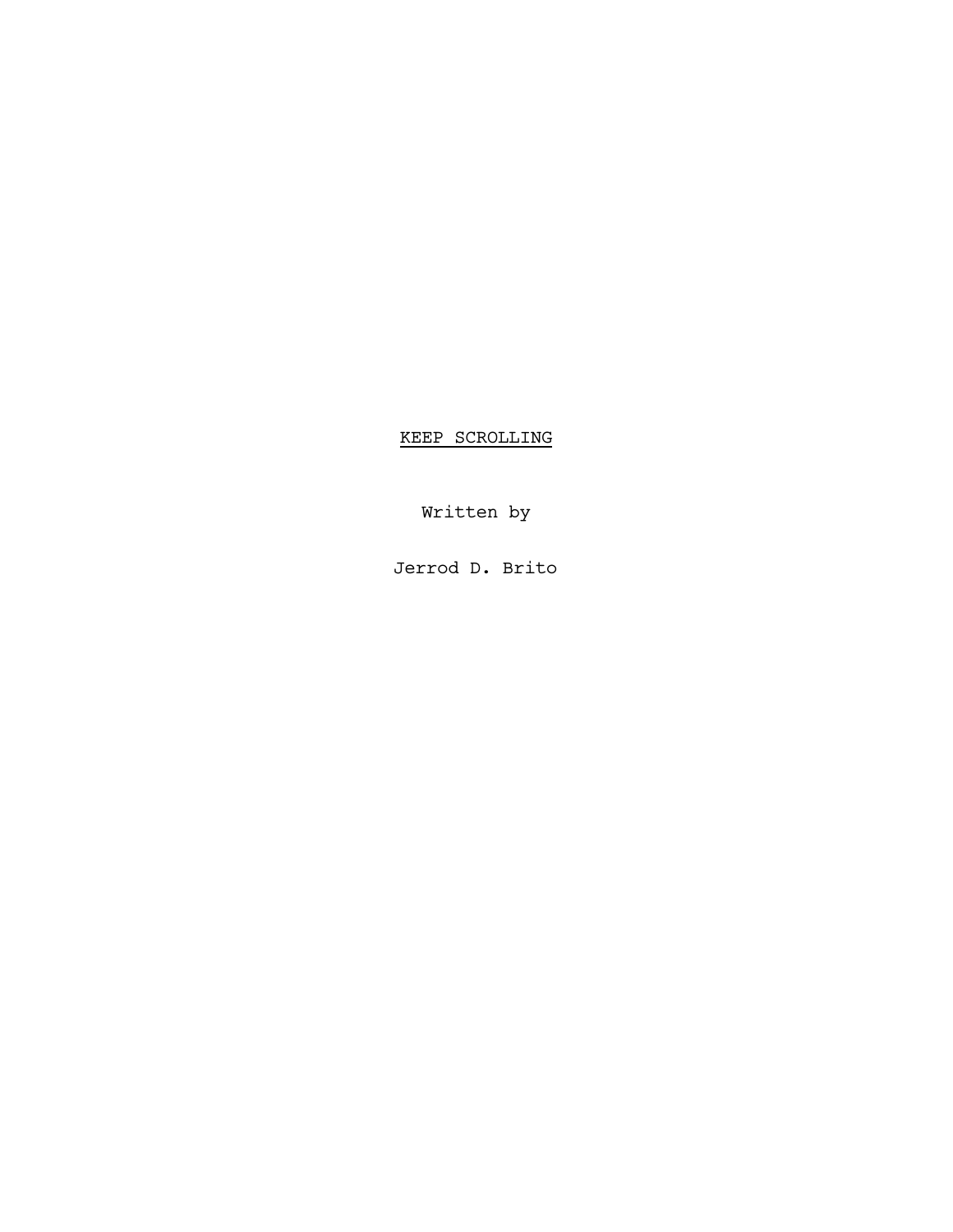### **FADE IN:**

#### **INT. DORM ROOM - NIGHT**

Darkness.

A laptop opens. A Facebook window lights up, maximizes and fills the desktop, otherwise cluttered with folders and college papers against a boring wallpaper.

JOE (19), an exhausted college dude in a T-shirt and pajama pants, scans his feed. He yawns, scratches his mop of bedhead, and squints at the monitor.

## **ON THE LAPTOP**

Posts from friends. Photos, memes, etc.

He scrolls down to a photo post from a page called "Death Comes For Us All." The text above the pic reads: "KEEP SCROLLING! This painting is cursed! It is said to open the gate between the living and the dead. The longer you stare at this painting, the longer the gate is open!"

### **JOE**

raises an eyebrow, confused.

# **ON THE LAPTOP**

The image below the text is a painting of a teenage girl, sitting in the dark at the lower half of the image, staring at "us" with an aloof expression. In the shadows behind her are three ghostly ghouls with pale, white skin, sinister grins, and reflective red eyes.

### **JOE**

stares at the screen for a moment. He scoffs, then chuckles.

His finger scrolls down his computer mouse.

#### **ON THE LAPTOP**

Posts from friends. A few more pics, memes, political bullshit, etc.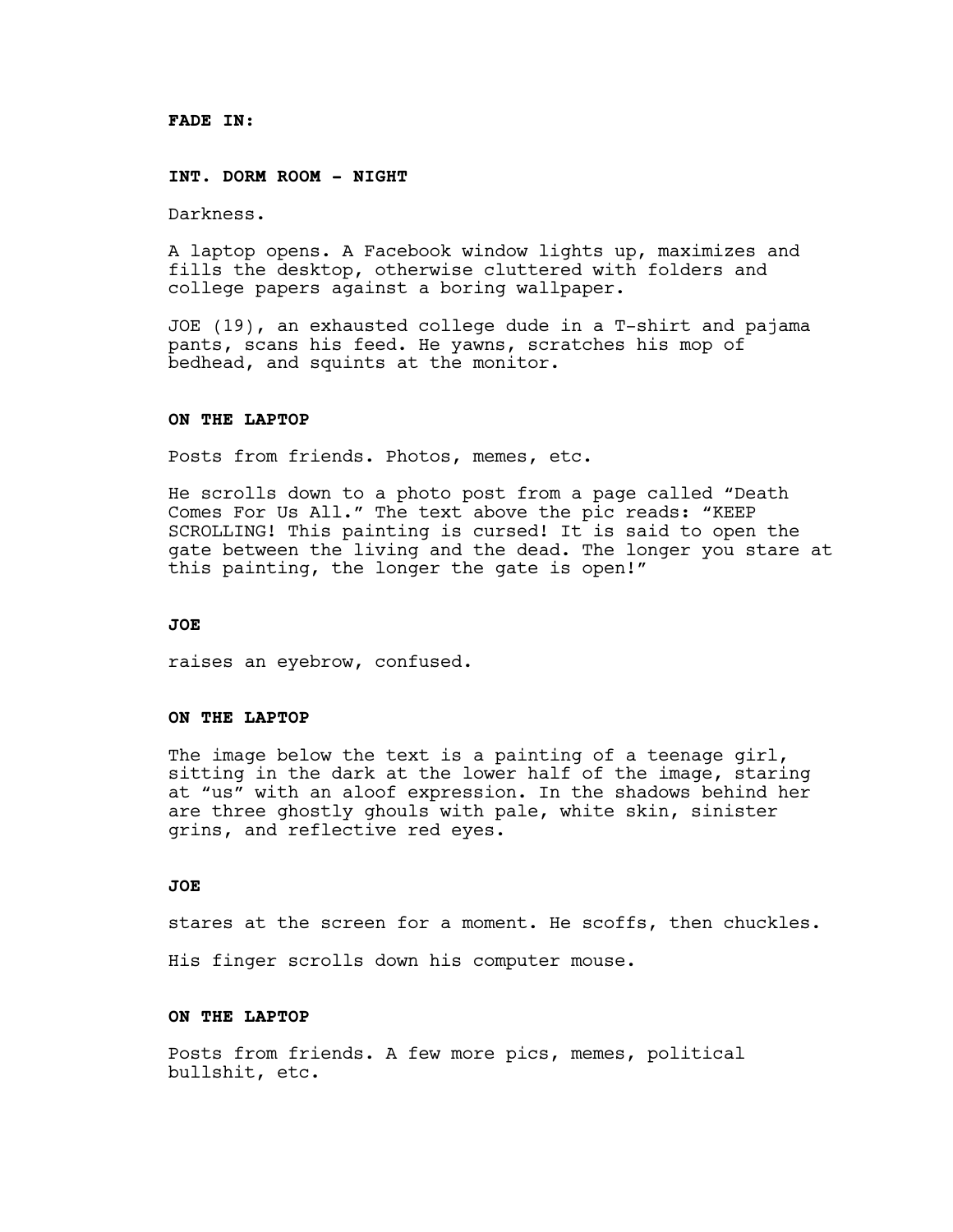Another post, by a friend -- it's a repost of the "Death Comes For Us All." painting.

Scrolling stops.

Scrolling resumes.

Three more re-posts from different friends.

# **JOE**

blinks, confused.

### **ON THE LAPTOP**

Three more re-posts, same painting.

The screen pauses on the next re-post -- it's different. The painting shows the same girl, but only two of her "visitors" appear behind her.

# **JOE**

twitches. He licks his lips, sits up in his chair and leans forward to examine the pic closer.

# **ON THE LAPTOP**

Definitely only two "visitors."

Scrolling down, the next re-post is the same. And the one following. And the one after that.

But the post after that contains only one "visitor."

### **JOE**

gapes. Eyes bulge open.

JOE What the f...

### **ON THE LAPTOP**

Joe scrolls up. The previous post's pic only contains one "visitor" as well. As does the one before it.